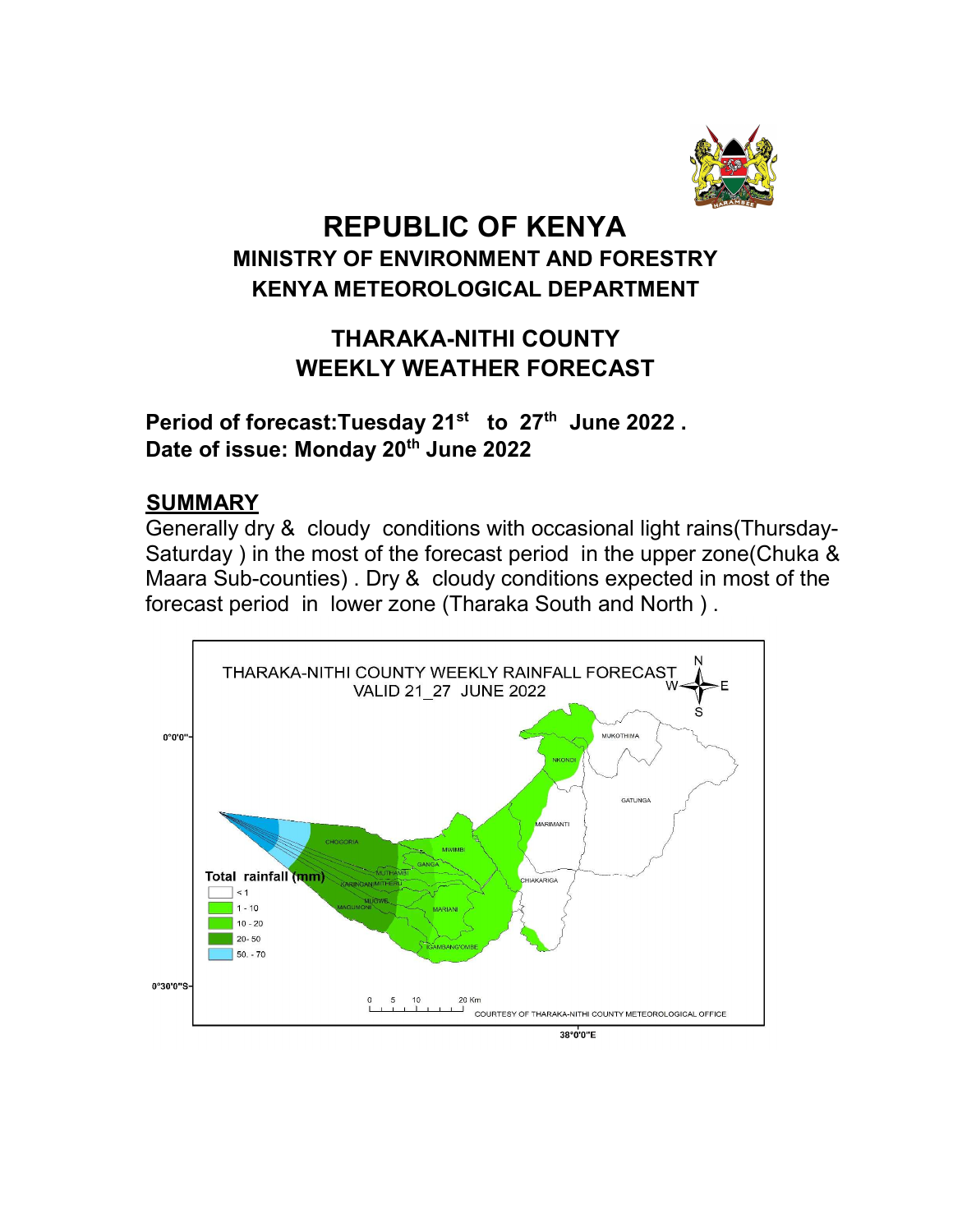#### MAARA & CHUKA SUB-COUNTY

|                                    | <b>TUE</b>                                                    | <b>WED</b>                                                                                                                                                                                                                                                         | <b>THURS</b>                              | <b>FRI</b>                 | <b>SAT</b>                                                           | <b>SUN</b>                         | <b>MON</b>       |
|------------------------------------|---------------------------------------------------------------|--------------------------------------------------------------------------------------------------------------------------------------------------------------------------------------------------------------------------------------------------------------------|-------------------------------------------|----------------------------|----------------------------------------------------------------------|------------------------------------|------------------|
| <b>Morning</b>                     | $\overline{\phantom{a}}$<br>Sunny<br>interval<br>$\mathbf{s}$ | <b>PO</b><br><b>Sunny</b><br><i>intervals</i>                                                                                                                                                                                                                      | $\overline{1,1}$<br>Moderate<br>rains     | cloudy                     | $\mathbf{r},\mathbf{r}$<br>Light<br>rains                            | cloudy                             | cloudy           |
| <b>Afternoon</b>                   | cloudy                                                        | n and the second second second second second second second second second second second second second second second second second second second second second second second second second second second second second second se<br><b>Sunny</b><br><i>intervals</i> | $\mathbf{r}_{i}$<br>Light rains           | cloudy                     | $\subset \rightarrow$<br>cloudy                                      | $\overline{\phantom{a}}$<br>cloudy | $\sim$<br>cloudy |
| <b>Night</b>                       | Cloudy                                                        | cloudy                                                                                                                                                                                                                                                             | a a<br>$\overline{1,1}$<br>Light<br>rains | $^{\prime}$<br>Light rains | $\mathcal{L}_{\mathbf{z}}\mathcal{L}_{\mathbf{z}}$<br>Light<br>rains | $\overline{I}$<br>Light<br>rains   | cloudy           |
| Rainfall<br>distribution           |                                                               |                                                                                                                                                                                                                                                                    |                                           |                            |                                                                      |                                    |                  |
| <b>Maximum</b><br>temperature 23°C |                                                               | $23^{\circ}$ C                                                                                                                                                                                                                                                     | $20^{\circ}$ C                            | $22^{\circ}$ C             | $20^{\circ}$ C                                                       | $20^{\circ}$ C                     | $20^{\circ}$ C   |
| Minimum<br>temperature             | $13^{\circ}$ C                                                | $14^{\circ}$ C                                                                                                                                                                                                                                                     | $15^{\circ}$ C                            | $14^{\circ}$ C             | $14^{\circ}$ C                                                       | $14^{\circ}$ C                     | $14^{\circ}$ C   |
| <b>Hazards</b>                     |                                                               |                                                                                                                                                                                                                                                                    |                                           |                            |                                                                      |                                    |                  |

### Key Scientific words

| <b>Rainfall categories</b> |            |  |  |
|----------------------------|------------|--|--|
| Range                      | Category   |  |  |
| $<$ 5 mm                   | Light      |  |  |
| $5 - 20$ mm                | Moderate   |  |  |
| 20 - 50mm                  | Heavy      |  |  |
| $> 50$ mm                  | Very heavy |  |  |

| <b>Rainfall coverage</b> |                        |     |     |  |  |
|--------------------------|------------------------|-----|-----|--|--|
| Term                     | <b>Meaning</b>         |     |     |  |  |
| Most Places              | <b>Between</b><br>100% | 66% | and |  |  |
| Several<br>Places        | Between 33% and<br>66% |     |     |  |  |
| <b>Few Places</b>        | Between 0 and 33%      |     |     |  |  |

Key to rainfall distribution symbols:  $\bigcirc$  rain is likely to fall in few places (less than 33%),  $\bigcirc$ rain is likely to fall in many places (33-67%),  $\bullet$  rain is likely to fall in most places (more than 67%)

> Commentary of county weather forecaster: Generally dry & cloudy conditions with occasional light rains(Thursday-Saturday ) in the most of the forecast period.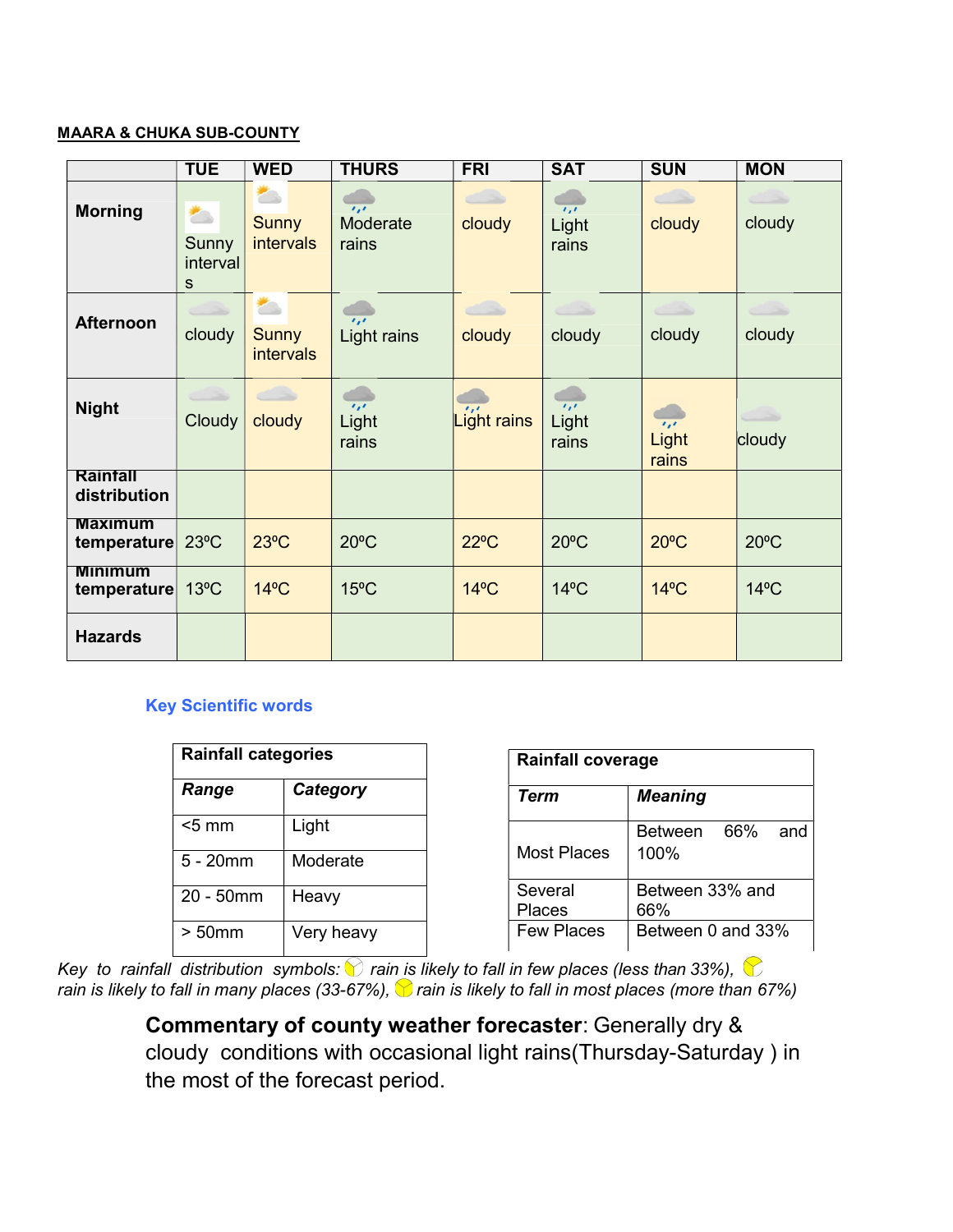#### THARAKA SOUTH SUB-COUNTY

|                               | <b>TUE</b>                                     | <b>WED</b>                                                           | <b>THURS</b>                     | <b>FRI</b>               | <b>SAT</b>       | <b>SUN</b>                                              | <b>MON</b>                                     |
|-------------------------------|------------------------------------------------|----------------------------------------------------------------------|----------------------------------|--------------------------|------------------|---------------------------------------------------------|------------------------------------------------|
| <b>Morning</b>                | 合<br>Sunny<br>intervals                        | 合<br><b>Sunny</b><br>interval<br>S                                   | $\sim$<br>Cloudy                 | $\bigcirc$<br>Cloudy     | د ک<br>Cloudy    | $\overline{\phantom{a}}$<br>Cloudy                      | $\overline{\phantom{a}}$<br>Sunny<br>intervals |
| <b>Afternoon</b>              | $\overline{\phantom{a}}$<br>Sunny<br>intervals | $\overline{\phantom{a}}$<br><b>Sunny</b><br>interval<br>$\mathbf{s}$ | $\longrightarrow$<br>Cloudy      | $\bigcirc$<br>Clou<br>dy | cloudy           | $\left\langle \rule{0cm}{1.4cm}\right\rangle$<br>cloudy | $\overline{\phantom{a}}$<br>Sunny<br>intervals |
| <b>Night</b>                  | $\sum_{i=1}^{n}$<br>Partially<br>cloudy        | د ک<br><b>Cloudy</b>                                                 | $\overline{r}$<br>Light<br>rains | $\bigcirc$<br>cloudy     | حت<br>cloud<br>У | $\subset \mathbb{R}$<br>cloudy                          | cloudy                                         |
| Rainfall<br>distribution      |                                                |                                                                      |                                  |                          |                  |                                                         |                                                |
| <b>Maximum</b><br>temperature | $31^{\circ}$ C                                 | $31^{\circ}$ C                                                       | $27^{\circ}$ C                   | $29^{\circ}$ C           | $28^{\circ}$ C   | $29^{\circ}$ C                                          | $29^{\circ}$ C                                 |
| <b>Minimum</b><br>temperature | $19^{\circ}$ C                                 | 19°C                                                                 | $21^{\circ}$ C                   | $20^{\circ}$ C           | $20^{\circ}$ C   | $20^{\circ}$ C                                          | $19^{\circ}$ C                                 |
| <b>Hazards</b>                |                                                |                                                                      |                                  |                          |                  |                                                         |                                                |

Key Scientific words

| <b>Rainfall categories</b> |            |  |  |
|----------------------------|------------|--|--|
| Range                      | Category   |  |  |
| $<$ 5 mm                   | Light      |  |  |
| $5 - 20$ mm                | Moderate   |  |  |
| 20 - 50mm                  | Heavy      |  |  |
| $> 50$ mm                  | Very heavy |  |  |

| <b>Rainfall coverage</b> |                            |  |  |  |
|--------------------------|----------------------------|--|--|--|
| Term                     | <b>Meaning</b>             |  |  |  |
| Most Places              | Between 66% and<br>$100\%$ |  |  |  |
| Several<br>Places        | Between 33% and 66%        |  |  |  |
| Few Places               | Between 0 and 33%          |  |  |  |

Key to rainfall distribution symbols:  $\bigcirc$  rain is likely to fall in few places (less than 33%),  $\bigcirc$  rain is likely to fall in many places (33-67%),  $\bigcirc$  rain is likely to fall in most places (more than 67%)

## .Commentary of county Forecaster :

Dry & cloudy conditions expected in most of the forecast period.